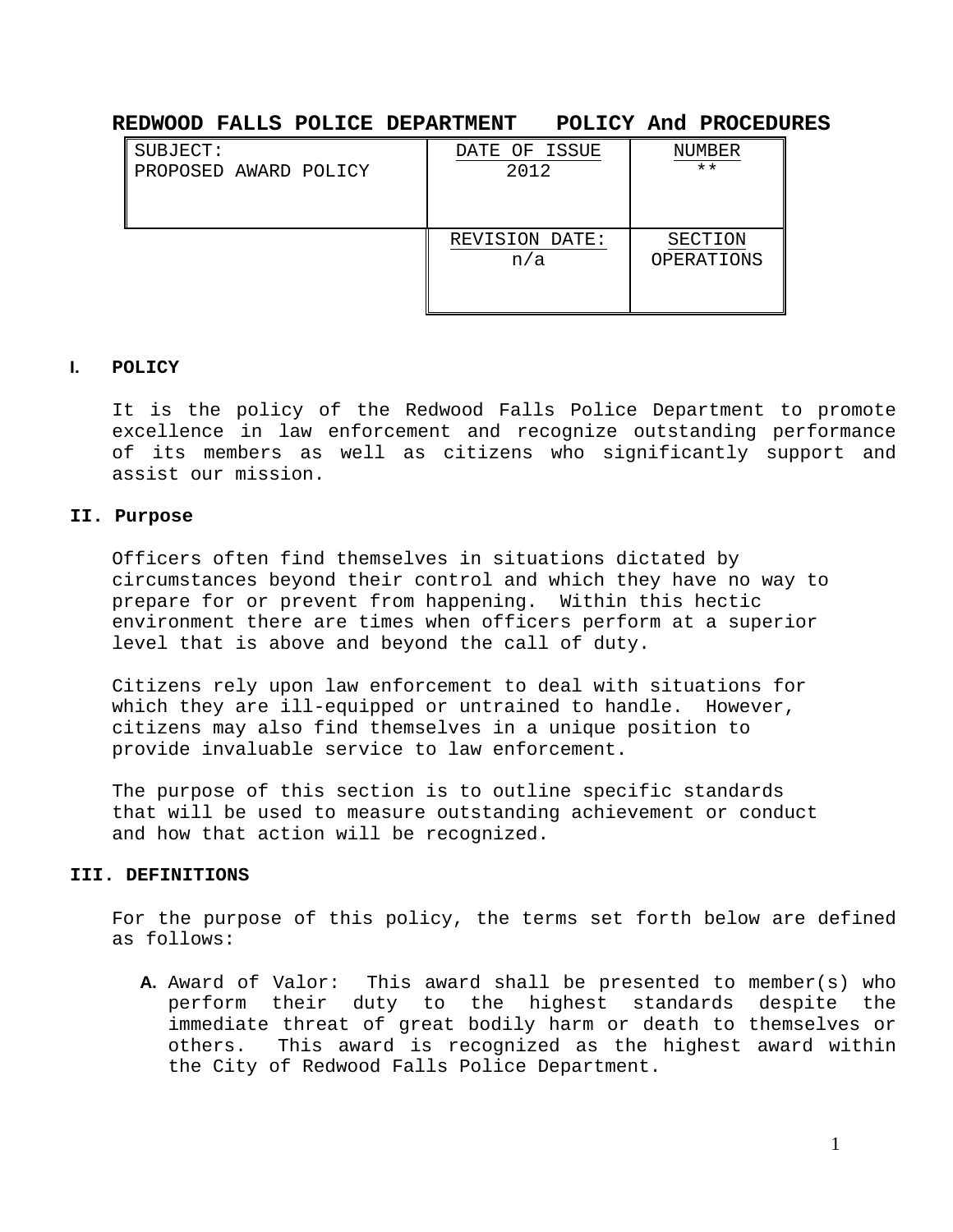- **B.** Award of Excellence: This award is presented to member(s) who perform their duty to the highest standards and in a manner that demonstrates their dedication to achieving the mission of the Redwood Falls Police Department. This award may be conferred for actions in the field requiring immediate action or which required an extended period of time to achieve.
- **C.** Chief's Commendation Award: This award is presented to members who, during the course of their official duties, provide a<br>service that is carried out in a superior manner. This award service that is carried out in a superior manner. may be conferred for duties including, but not limited to: enforcement activity, lifesaving efforts, departmental service, community service.
- **D.** Outstanding Citizen Award: This award is presented to citizens who significantly assist or support the efforts of the Redwood Falls Police Department to achieve its mission.
- **E.** *Member* means all compensated personnel of the Redwood Falls Police Department.
- **F.** *Citizen* means any resident of the City of Redwood Falls, State of Minnesota or United States of America.
- **G. Award Committee:** This is the body that reviews all nominations. The committee is comprised of the Chief of Police, one member of the Redwood Falls Police Commission, and one member of the Redwood Falls City Council.

#### **IV. PROCEDURE**

#### **A.** Nomination

**1.** Any officer or citizen who has firsthand information of conduct for which they wish to nominate a member or citizen may submit a written nomination to the Chief of Police.

**2.** Nominations for the Chief of Police will be submitted to the City Administrator.

**3.** Upon receiving a nomination the Chief of Police will notify the Award Committee and a meeting will be convened to review it. The committee may approve, deny, or approve a lower level award than the one noted on the nomination form.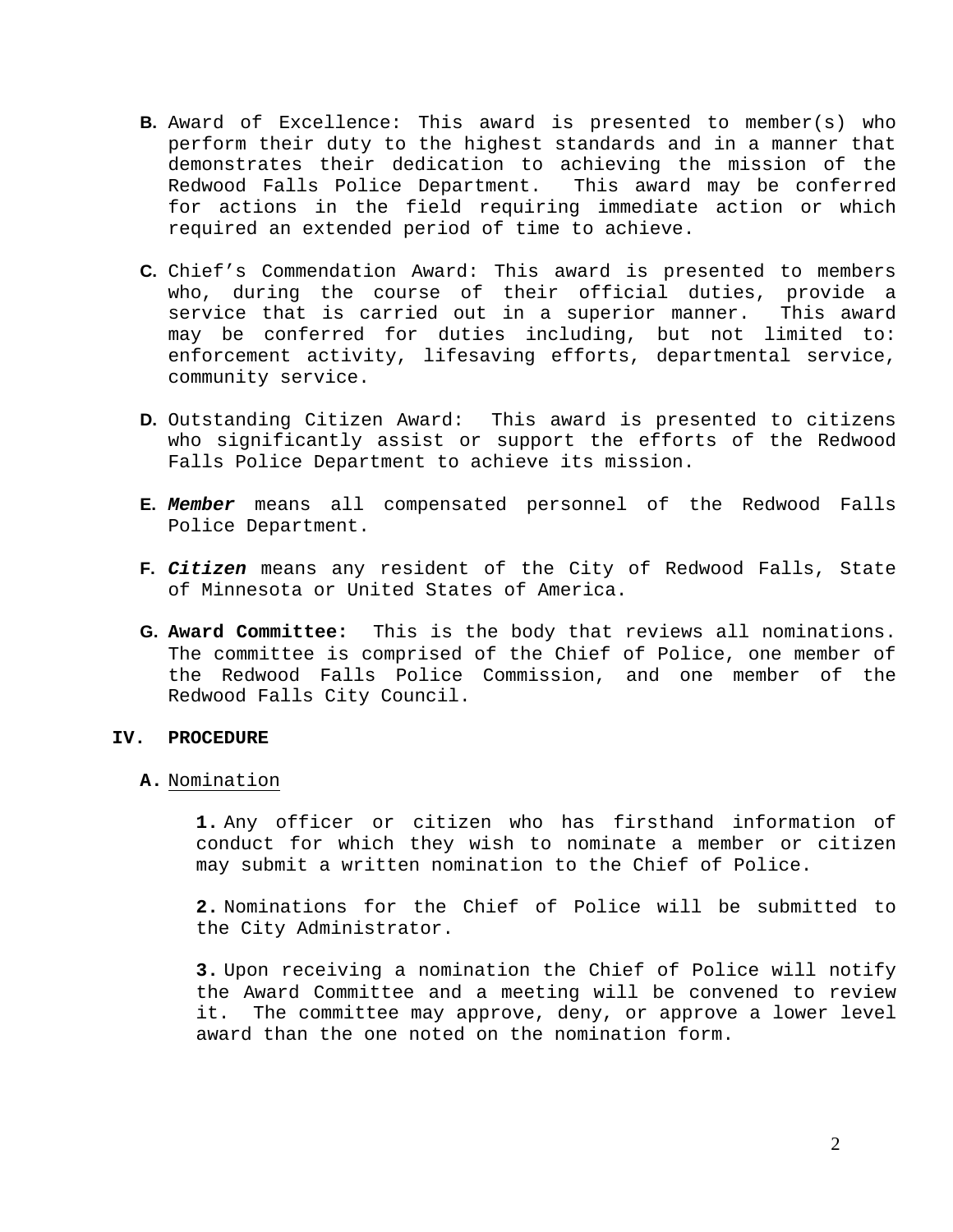4. If a nomination is approved, denied, or downgraded the nominator will be notified of the committee's decision and their reasoning.

# B. Conferring an Award

1. To confer any award a simple majority of the Awards Committee must approve the action.

2. Once the Award Committee has authorized an award the Chief of Police will notify that person of the committee's decision.

3. Members who earn the Award of Valor will be presented with a plaque and a uniform bar that may be worn on the uniform. Members earning all other awards will be presented with a certificate. All conferred awards will be documented in the member's personnel file.

4. Citizens who earn the Outstanding Citizen Award will be presented with a certificate at a place and time designated by the Awards Committee.

5. Presentation of an award to a member will be done at a place and time of the Award Committee's choosing, with consent of the Chief of Police.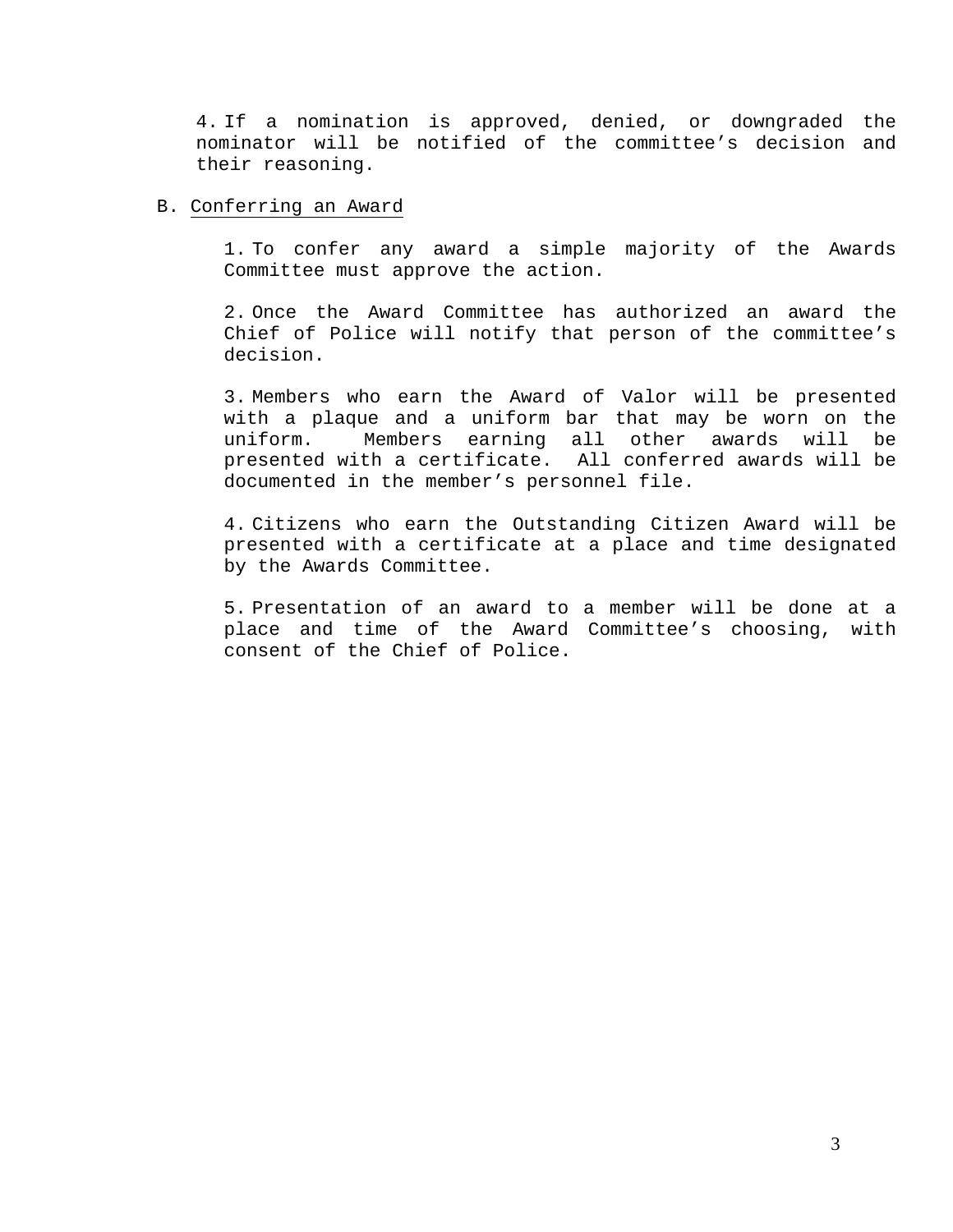# **Redwood Falls Police Department Award Nomination Form**

This form may be filled out to nominate an officer of the Redwood Falls Police Department or a citizen for conduct which you believe is worthy of recognition. This form is to be filled out by the person who has firsthand knowledge of the events and circumstances which you believe warrant recognition.

Your Name: \_\_\_\_\_\_\_\_\_\_\_\_\_\_\_\_\_\_\_\_\_\_\_\_\_\_\_\_\_\_\_\_\_

Your Address: \_\_\_\_\_\_\_\_\_\_\_\_\_\_\_\_\_\_\_\_\_\_\_\_\_\_\_\_\_\_\_

Your Phone Number:

Nominated Officer or Citizen Name:

# Requested Award

Award of Valor: This award is presented to officers who perform their duty to the highest standards despite the immediate threat of great bodily harm or death to themselves or others.

\_\_\_ Award of Excellence: This award is presented to officers who perform their duty to the highest standards and in a manner that demonstrates their dedication to achieving the mission of the Redwood Falls Police Department. This award may be conferred for actions in the field requiring immediate action or which required an extended period of time to achieve.

\_\_\_ Chief's Commendation Award: This award is presented to members who, during the course of their official duties, provide a service that is carried out in a superior manner. This award may be conferred for duties including, but not limited to: enforcement activity, lifesaving efforts, departmental service, or community service.

\_\_\_ Outstanding Citizen Award: This award is presented to citizens who significantly assist or support the efforts of the Redwood Falls Police Department to achieve its mission.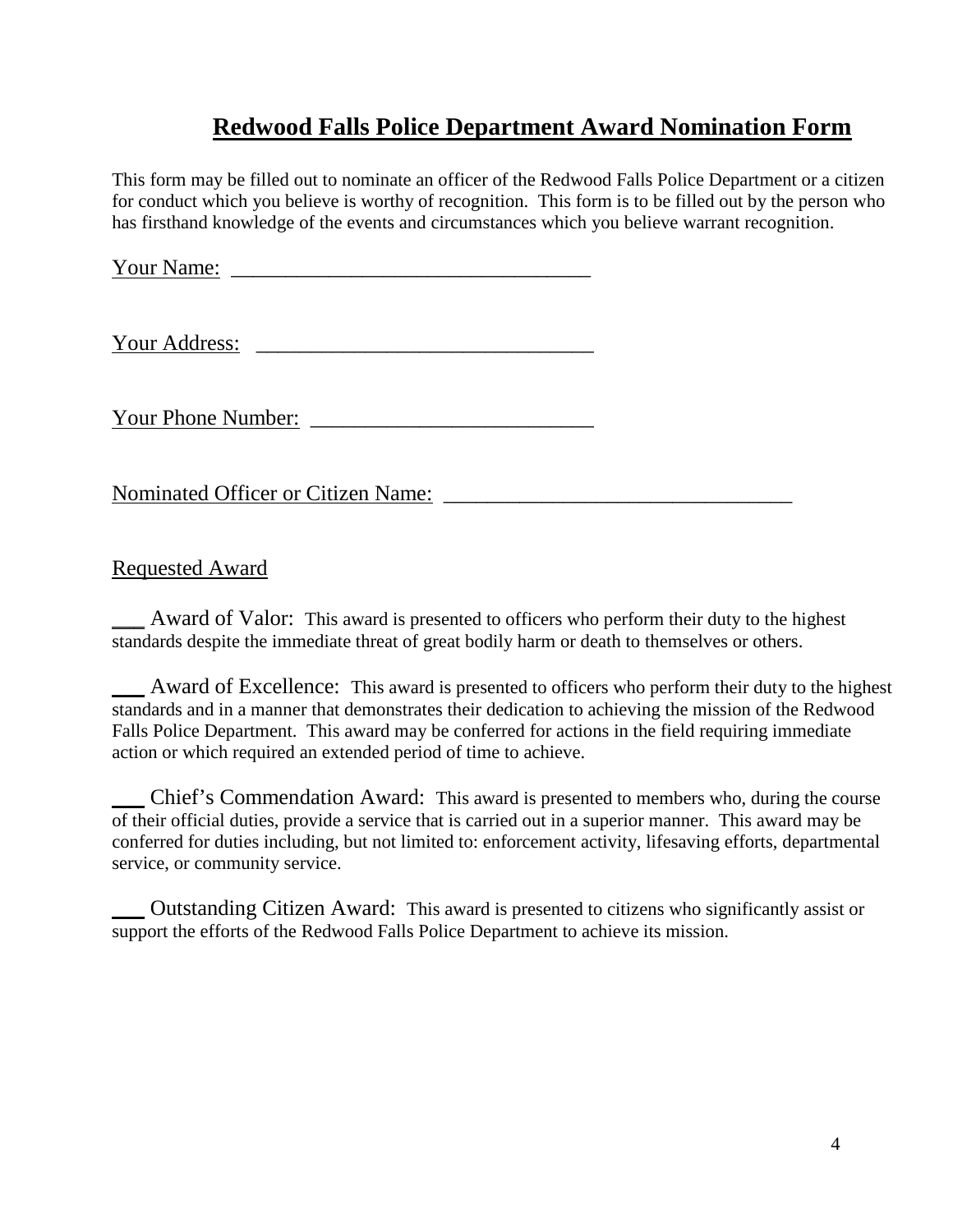Please provide the circumstances and details of the incident which you feel the officer or citizen warrants recognition. Please provide as much detail as possible since this nomination will be reviewed by persons who were not present and have no knowledge of the incident. If more space is required please continue on a separate sheet.